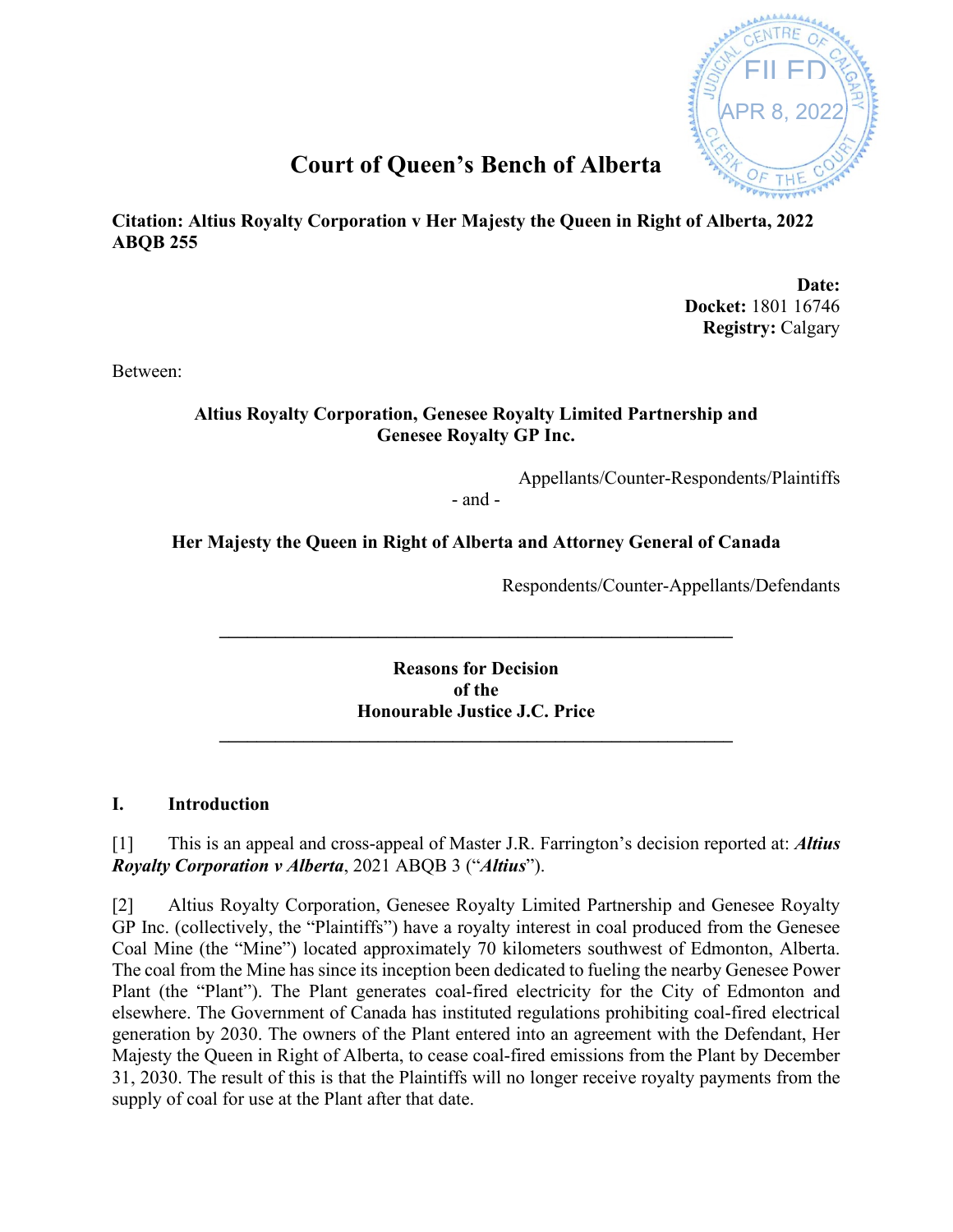#### Page: 2

[3] The Plaintiffs say that, by virtue of the above, Her Majesty the Queen in Right of Alberta and the Attorney General of Canada (hereinafter referred to as "Alberta" and "Canada" and collectively as the "Defendants") have rendered their royalty interest in the coal at the Mine of no value.

[4] The Plaintiffs say that the Defendants' actions have "shuttered the Mine and have locked the coal in the ground, thereby sterilizing the Plaintiffs' royalty interest in the coal of all use and value". They seek compensation for the lost use and value of that royalty interest in the approximate amount of \$190M. They also seek a declaration that their property, namely the royalty interest in the coal, has been or will be *de facto* expropriated.

[5] The Defendants applied to strike the Plaintiffs' Amended Statement of Claim or, in the alternative, to have the Plaintiffs' action summarily dismissed. Prior to the hearing of those applications before the Master, a procedural order was filed granting the Plaintiffs leave to file a cross-application to amend their pleading and directing that application to be heard at the same time as the Defendants' applications.

[6] Master Farrington heard the matter in December 2020. He concluded at the hearing that the Plaintiffs' amendments to withdraw two causes of action and to clarify the one remaining were appropriate. Therefore, he allowed all of the Plaintiffs' proposed amendments. Subsequently, he issued the written memorandum of decision in *Altius*. Therein, he gave brief reasons for allowing the amendments and dismissing the Defendants' application to strike. He also set out his reasons for granting the Defendants' application for summary dismissal of the Plaintiffs' claim for *de facto* expropriation.

[7] The Plaintiffs appeal the decision to grant summary dismissal. The Defendants crossappeal the Master's decision to allow the amendments and to dismiss the application to strike.

- [8] The issues that I must decide in this appeal and cross-appeal are:
	- (a) Whether the Master erred in granting summary dismissal of the Plaintiffs' claim for *de facto* expropriation;
	- (b) Whether the Master erred in allowing the amendments to the Plaintiffs' pleading; and
	- (c) Whether the Master erred in refusing to strike the Plaintiffs' pleading.
- [9] For reasons that follow, I dismiss the appeal and the cross-appeals.

## **II. Standard of Review**

[10] The parties agree that the standard of review on an appeal of a master's decision is correctness: *[Bahcheli v Yorkton Securities Inc](https://nextcanada.westlaw.com/Link/Document/FullText?findType=Y&serNum=2027811009&pubNum=0006455&originatingDoc=Ic28f16f3b05646fae0540010e03eefe0&refType=IC&originationContext=document&transitionType=DocumentItem&contextData=(sc.Search))*, 2012 ABCA 166 at para 12.

[11] Rule 6.14 of the Alberta *Rules of Court,* AR 124/2010, as amended, governs appeals from a master's decision. That rule provides that the appeal is on the record, but may include additional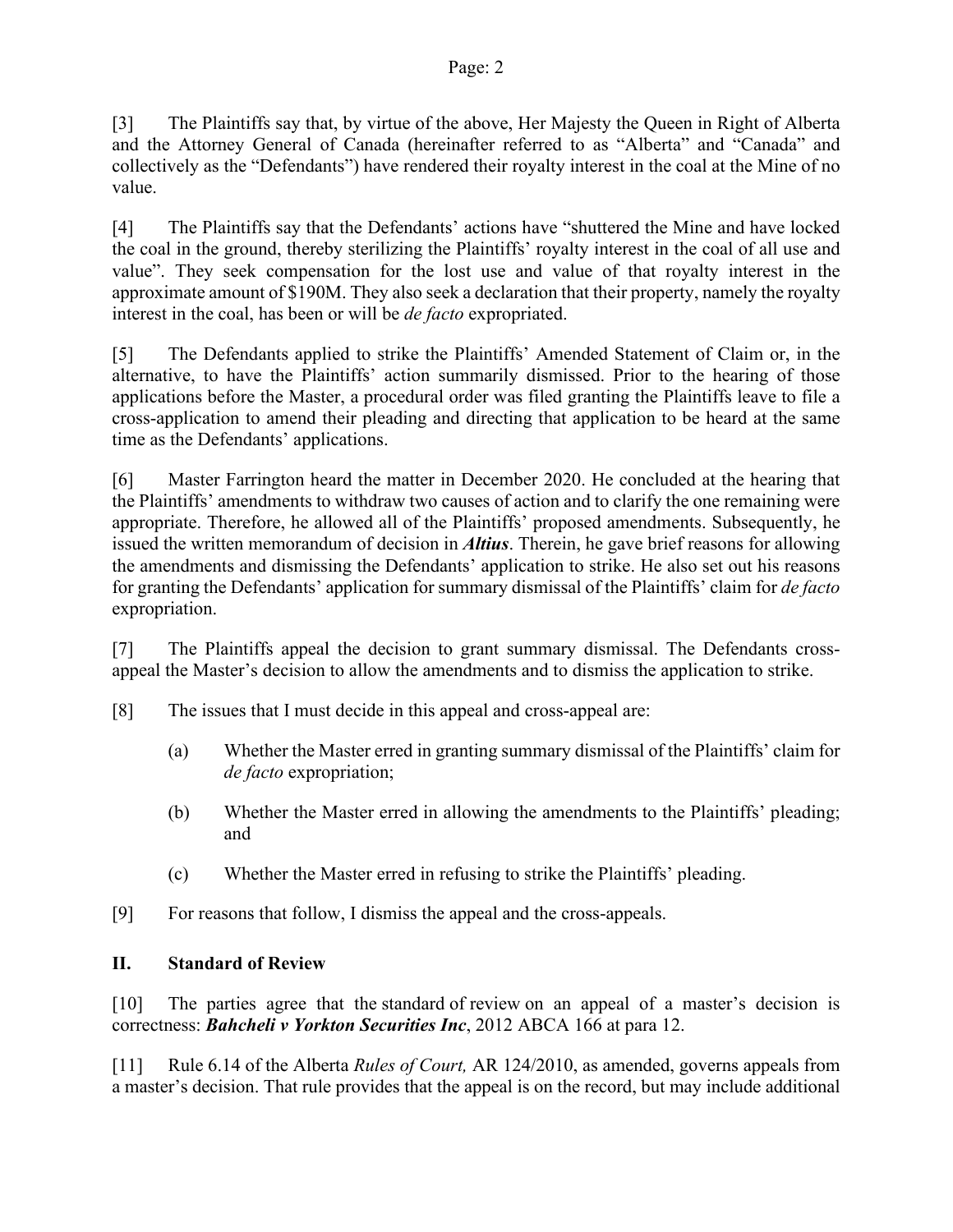relevant and material evidence. In this case, no additional evidence was filed, so the record before me is the same as that before the Master.

[12] Where an appeal from a master's decision involves the same record and the same submissions, the judge hearing the appeal may frame their reasons with reference to the master's decision where they agree: *HOOPP Realty Inc v Emery Jamieson LLP*, 2020 ABCA 159 at para 41; *Bahadar v Real Estate Council of Alberta*, 2021 ABQB 395 at paras 12-15.

# **III. Background Facts**

[13] From my review of the record, I find that the Master accurately set out the relevant facts in his decision. Therefore, I restate the facts as set out by the Master and add as I think necessary.

[14] The Plaintiffs allege that actions of Canada and Alberta amounted to a constructive expropriation or "taking" of their royalty interest in the coal from the Mine that supplies the Plant.

[15] The Plant is owned and operated by Capital Power LP ("Capital Power"). The Plant consists of three different units (G1, G2 and G3). They were commissioned in 1989 (G1), 1994 (G2) and 2005 (G3).

[16] In 2012, the federal government of the time adopted the Reduction of Carbon Dioxide Emissions from Coal-Fired Generation of Electricity Regulations, SOR/2012-167 (the "2012 Regulation"). Section 3(1) of the 2012 Regulation provided:

3(1) A responsible person for a new unit or an old unit must not, on average, emit with an intensity of more than 420 tonnes CO2 emissions from the combustion of fossil fuels in the unit for each GWh of electricity produced by the unit during a calendar year.

[17] The units at the Plant were neither "new units" or "old units" within the meaning of the *2012 Regulation*, so they were not bound by the new standard.

[18] Under the *2012 Regulation,* the units would be deemed to end their useful life in 2039 (G1), 2044 (G2) and 2055 (G3), respectively. An underlying premise of the Plaintiffs' action is that because the *2012 Regulation* permitted the units to operate as they were from an emissions perspective for 50 years from their commissioning dates, a reduction in that ability entitles the Plaintiffs to compensation.

[19] In 2014, the Plaintiffs were involved in a complex corporate arrangement affecting the coal royalty that forms the basis for this dispute. The Plaintiffs, specifically Genesee Royalty Limited Partnership ("Genesee LP"), hold a 9% royalty in the coal produced from the Mine and supplied for use by the Plant.

[20] The Plaintiffs are related as follows: the general partner of Genesee LP is Genesee Royalty GP Inc. ("Genesee GP") and Altius Royalty Corporation ("Altius Royalty") is the 100% voting shareholder of Genesee GP. Altius Minerals Corporation, a non-party to the action, owns 100% of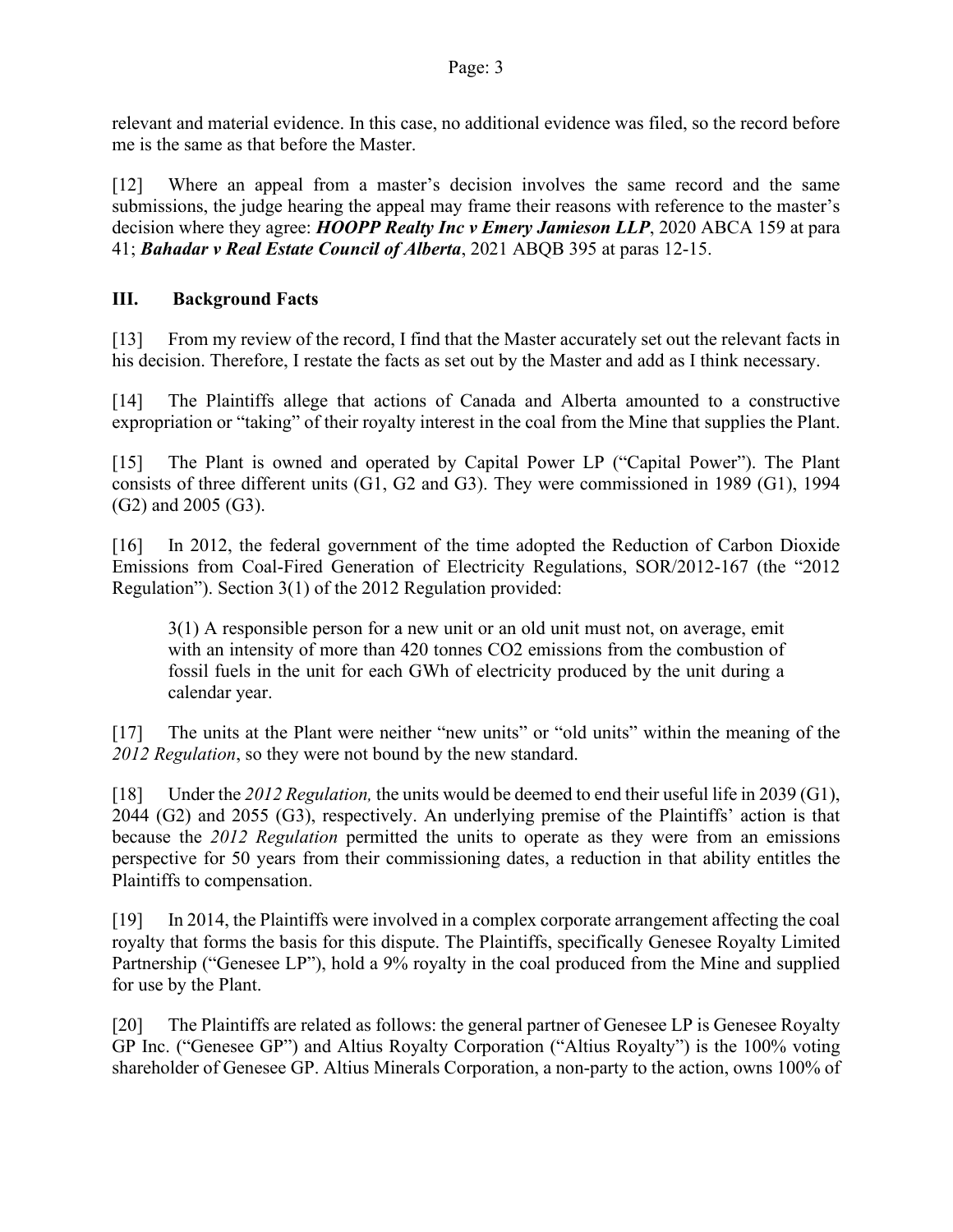the voting shares of Altius Royalty and is a public company that trades on the Toronto Stock Exchange.

[21] The Mine is jointly operated by Capital Power and Prairie Mines & Royalty Ltd. ("PMRL"). It supplies geothermal coal solely to the Plant. This dedication of the coal to the Plant is set out in the Second Amended and Restated Genesee Coal Mine Dedication and Unitization Agreement made April 24, 2014 (the "Dedication Agreement"). Genesee LP is a party to the Dedication Agreement and is identified therein as the Royalty Owner. Other parties to the Dedication Agreement include Capital Power and PMRL.

- [22] The Dedication Agreement states in part:
	- 7.1 Term

...This Second Amended and Restated Dedication and Unitization Agreement shall be effective immediately after the closing of the Arrangement Agreement Transactions and shall continue in effect until all Recoverable Coal Reserves have been mined, or the Genesee Power Plant is permanently decommissioned or as terminated pursuant to this Agreement.

8.1 Termination of Agreement

This Agreement and all of the terms thereof including the dedication and unitization thereunder shall be terminated only in accordance with Section 7.1 of this Agreement or upon mutual agreement of Capital Power and PMRL. For certainty, the Parties acknowledge and agree that a termination of this Agreement does not constitute a termination of the Royalty Interest.

[Emphasis added.]

[23] The term "Royalty Interest" is defined in the Dedication Agreement as:

...the rights, obligations and liabilities of the Royalty Owner pursuant to the Genesee Royalty Agreement dated April 24, 2014 between New PMRL and Genesee Royalty Limited Partnership, as amended, restated, supplemented or replaced from time to time, evidencing the legal and beneficial interest of the Royalty Owner in the PMRL Coal Rights;

[24] "PMRL Coal Rights" is defined in the Dedication agreement as:

...the Coal Rights of PMRL set forth in Part II of Schedule "A" as at the date of this Agreement;

[25] For purposes of the proceedings before the Master and before me, it is not disputed that the Plaintiffs hold their royalty interest in the coal through Genesee LP and that that is a property right capable of being taken through *de facto* expropriation. The royalty interest is in freehold coal and constitutes an interest in land. Through the corporate arrangement, the Plaintiffs collectively paid \$460 million for the royalty interest in the coal.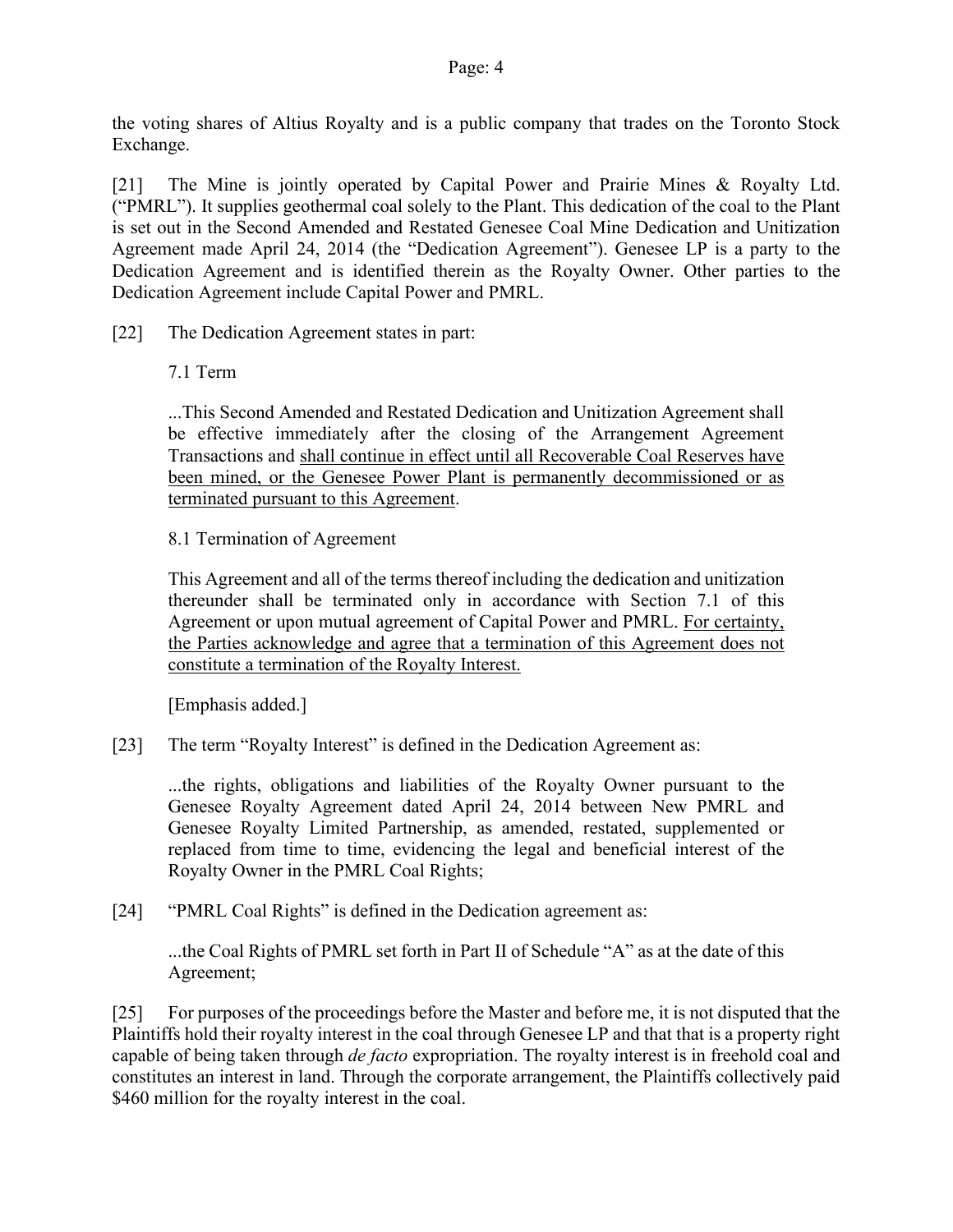[26] Concurrent with the corporate arrangement, Altius Minerals Corporation released financial disclosure documentation for its investors. In a prospectus released concurrent with the 2014 transaction, it stated at page 30:

The Canadian federal government is not committed to legally binding targets for the reduction of greenhouse gas emissions ("GHG"), however, it has voluntarily proposed to reduce Canada's GHG by 17% below 2005 levels by 2020 as part of the Copenhagen Accord. Part of this reduction will be achieved through the implementation of regulations that would require significant reductions of GHG emissions by certain of Canada's largest industrial sectors. The regulations that the federal government has issued for the electricity sector will require, among other things, that new and certain refurbished coal-fired plants, commissioned after July 2015, achieve an annual emissions intensity performance standard of 420 tonnes of CO2 per GWh. The result of the regulations is expected to cause existing power plants to close down as, in the current environment, meeting the new regulations will be challenging. [Emphasis added.]

[27] In subsequent financial reporting Altius Minerals Corporation stated:

Risk Factors and Key Success Factors

An investment in securities of the Corporation involves a significant degree of risk that should be considered prior to making an investment decision. In addition to discussions of key success factors and business issues elsewhere in this MD&A, the investor should consider the following risk factors:

. . .

Government Regulations

The Corporation's operations are subject to extensive governmental regulations with respect to such matters as environmental protection, health, safety and labour; mining law reform; restrictions on production or export, price controls and tax increases; aboriginal land claims; and expropriation of property in the jurisdictions in which it operates. Compliance with these and other laws and regulations may require the Corporation to make significant capital outlays which may slow its growth by diverting its financial resources. The enactment of new adverse regulations or regulatory requirements or more stringent enforcement of current regulations or regulatory requirements may increase costs, which could have an adverse effect on the Corporation. The Corporation cannot give assurances that it will be able to adapt to these regulatory developments on a timely or cost-effective basis. Violations of these regulations and regulatory requirements could lead to substantial fines, penalties or other sanctions.

[Emphasis added.]

[28] In November 2015, Alberta introduced the "Climate Leadership Plan" which aimed to phase out emissions from coal-fired electricity generation by 2030.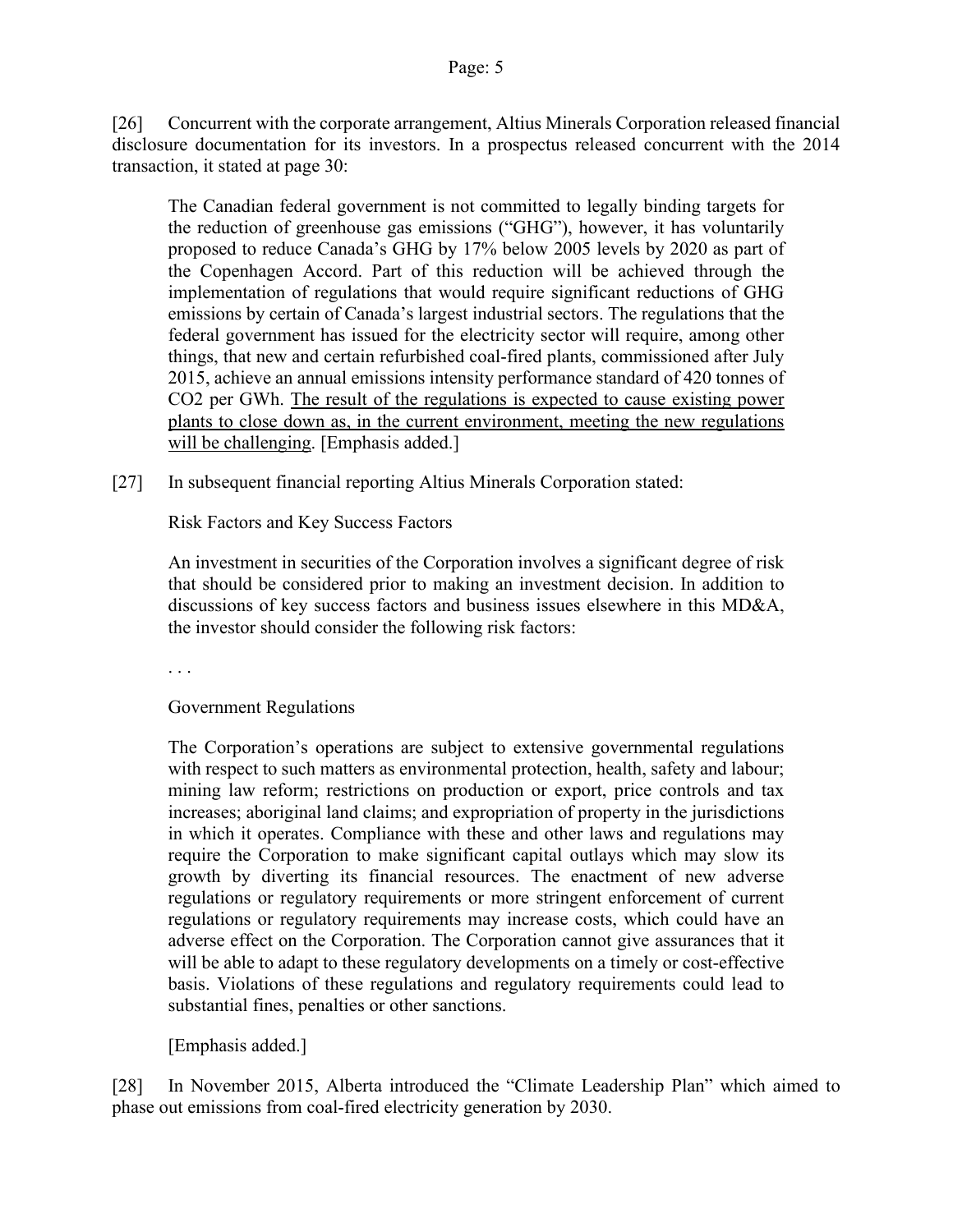[29] On November 24, 2016, as part of the implementation of the Climate Leadership Plan, Alberta entered into an off-coal agreement with, among others, Capital Power (the "Off-Coal Agreement"). Under the Off-Coal Agreement, Capital Power agreed to end emission from coalfired electricity generation by 2030 and Alberta agreed in return to pay certain transition payments.

[30] In 2016, with the Paris Agreement on climate change newly signed, a new federal government gave notice that it intended to pass further regulations pertaining to coal-fired emissions.

[31] The new regulation came into force in 2018 (SOR/2018-263) (the "*2018 Regulation*"). It affected existing plants such as the Plant and required that they meet the new emissions standard by December 31, 2029. Both the *2018 Regulation* and its predecessor the *2012 Regulation* are directed specifically at the coal-fired plants that create C02 emissions, rather than the coal mining operations themselves. The effects upon thermal coal mines are collateral.

[32] The Plaintiffs assert that, based on the *2012 Regulation*, they had counted upon the royalty stream being available to 2039, 2044 and 2055 in relation to the three units (G1, G2 and G3) at the Plant. They allege that the *2018 Regulation* amounts to a constructive expropriation or "taking" by Canada of its royalty interest in the coal after 2030. They also allege that Alberta engaged in conduct, such as entering into the Off-Coal Agreement, that compensates the Plant owners, but excludes the Plaintiffs. None of the Plaintiffs is a party to the Off-Coal Agreement.

[33] For purposes of the applications before the Master and the appeals before me, Canada and Alberta agreed not to argue that the subject coal can be put to a reasonable use after 2030. That notwithstanding, Alberta alleges that after 2030, the subject coal can "still be mined", "can still be sold" and that the Plaintiffs "can still receive payment from the sale of the coal". Canada argued in their brief that the "land underlying the Mine" can be used for land leasing and cattle grazing after 2030, though this argument was withdrawn at the oral hearing. The Defendants provided no evidence in support of these arguments and I have given them no weight.

[34] Neither of the Defendants submitted any affidavit evidence. They rely solely on the pleadings, the Plaintiffs' evidence and the responses to Notices to Admit Facts. Specifically, the Defendants rely on the following facts:

- (a) The Mine is operational and has not been shut down.
- (b) Coal is being extracted from the Mine.
- (c) The Plant is operational and has not been decommissioned.
- (d) The Plant is using the coal extracted from the Mine to generate electricity.
- (e) Genesee LP continues to own the royalty interest in the subject coal.
- (f) Genesee LP continues to receive royalty payments for the subject coal.

[35] The Plaintiffs' affiant was not cross-examined, so their affidavit evidence is uncontroverted, including the following facts: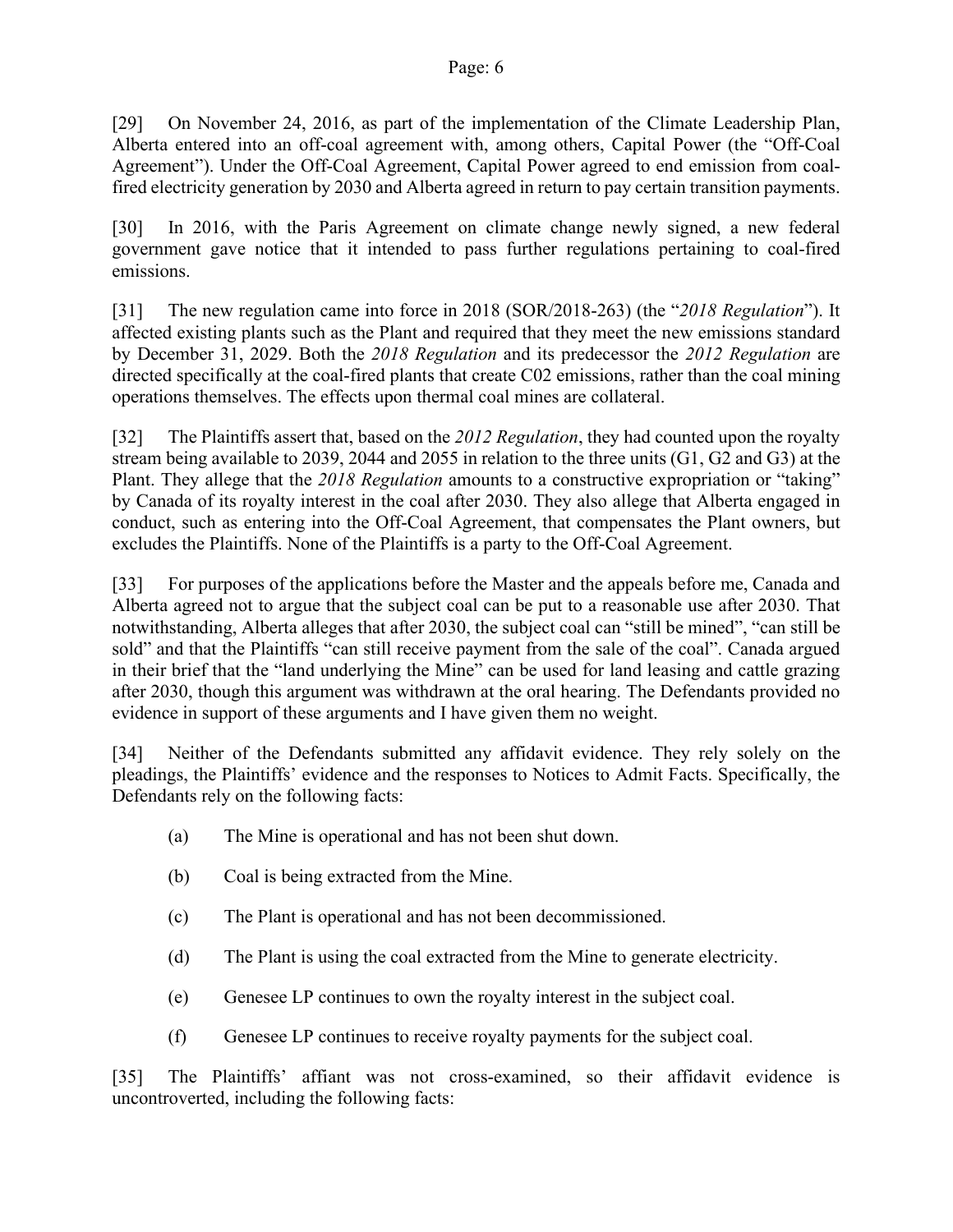- (a) The coal in the Mine has been dedicated for use at the Plant.
- (b) The Plant will cease generating coal-fired electricity on or before December 31, 2030.
- (c) There is no evidence of what use can be made of the coal in the Mine after the Plant ceases generating coal-fired electricity.
- (d) The Mine is not an export mine, but was developed for the purpose of fueling the Plant.
- (e) The Mine does not have the necessary infrastructure (such as rail export line and train load-out facility) to export the coal to other potential markets.
- (f) It is expected that the Mine will close when the Plant ceases generating coal-fired electricity (i.e., by no later than 2030).
- (g) When the Plant ceases generating coal-fired electricity, the Plaintiffs believe that the royalty interest held by Genesee LP will cease to have any value and Genesee LP will lose all revenue from it, as their evidence remains uncontroverted that there is no use for the coal from the Mine other than as a fuel source for the Plant.
- (h) The Plaintiffs' royalty interest in the coal has a reduced value because the Plant will cease generating coal-fired electricity on or before December 31, 2030.

## **IV. Law and Analysis**

## **A. Did the Master err in allowing the amendments to the Plaintiffs' claim?**

[36] Rule 3.65 stipulates that the Court "may" give permission to amend a pleading. However, hopeless amendments will be refused: *AARC Society v Canadian Broadcasting Corp*, 2019 ABCA 125 at para 65. Amendments are considered hopeless where the claim would be strikable or the evidentiary foundation is insufficient: *Carbone v Burnett*, 2019 ABQB 98 at para 38.

[37] An application to amend requires a modest degree of evidence to support the proposed amendments: *Attila Dogan Construction & Installation Co v AMEC Americas Ltd*, 2014 ABCA 74 at para 26.

[38] As recently stated by Justice Richardson in *Lischuk v K-Jay Electric Ltd*, 2021 ABQB 280 at para 36:

An application to amend pleadings is a procedural step and not an adjudication on the merits of the amendments sought. An application to amend pleadings is procedural and is a relatively easy bar to meet. The proposed amendments are viewed in isolation and the question asked is whether the proposed additional claim has arguable merit. There is a presumption in favour of a liberal application to amend pleadings. As long as there is some foundation and unless there is significant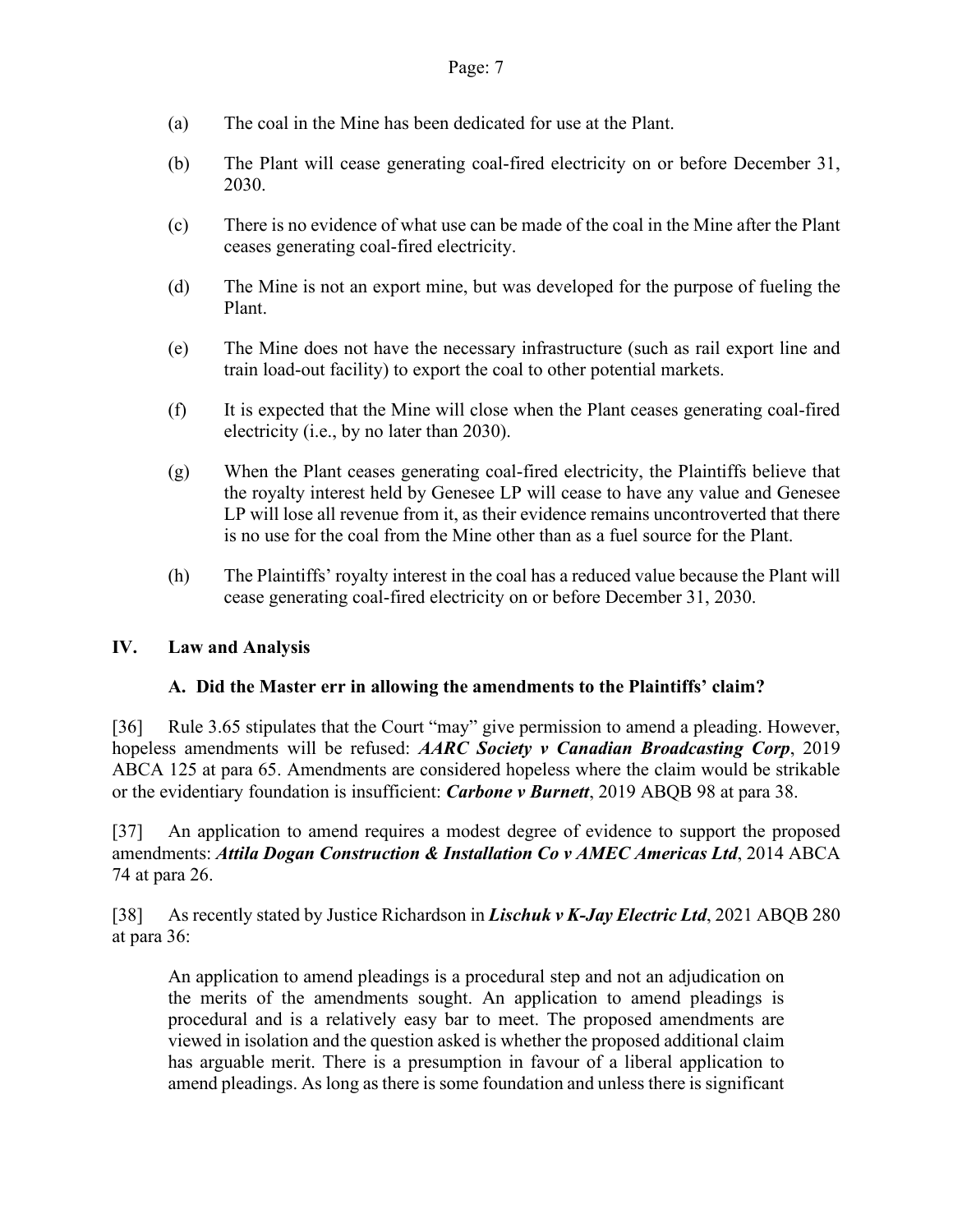prejudice or injustice, the order to allow amendments should be freely given: Kent at para 14.

- [39] The amendments to which the Defendants object are as follows:
	- (a) Paragraph 40 "The Defendants' actions as aforesaid have resulted in a grave loss of value of Genesee LP's interests, financial benefits to the Defendants, and health and environmental benefits to the Alberta and Canadian public"; and
	- (b) Paragraph  $44(a)$  The Plaintiffs claim ... a declaration that the Defendants have caused or will cause a constructive taking of Genesee LP's royalty interest in the subject coal, without compensation

(collectively, the "Disputed Amendments").

[40] The Defendants argue that the Disputed Amendments are hopeless and should be refused.

[41] In support of their application to amend, the Plaintiffs exhibited to their affidavit certain public statements made by Alberta and Canada. In a bulletin entitled "Phasing out coal pollution", Alberta announced that: "...The Canadian Association of Physicians for the Environment (CAPE) found that an accelerated Alberta coal phase out will... avoid nearly \$3 billion in negative health outcomes." Canada announced in a statement that: "...The avoided climate change damage from these reductions is valued at \$3.4 billion...".

[42] As noted above, the Master allowed the amendments at the hearing. He stated as follows:

In my view, all of them have some reasonable basis for success. That is not to say that they will be successful in terms of the merits, but a reasonable argument could be made on all of them. There is at least some evidence to support every one of the amendments, in particular the Supreme Court of Canada cases are a bit malleable in terms of what is seen as a taking the circumstances of a particular case. Pleadings aren't the place to draw hard lines, and in my view, the application for the amendments is not particularly close. I'm allowing all of the amendments.

[43] Subsequently, in *Altius*, he stated as follows at para 1:

...given the nature of the amendments sought, the time available for argument, and the fact that one of the reasons for opposition to the amendments was the oft cited "hopeless" argument, I decided that it would be best to hear the submissions on the striking and dismissal applications first in order to avoid as much overlap as possible. During the course of hearing the amendment application, I concluded without hearing final reply submissions for the plaintiff that the amendments were appropriate and I allowed all of them.

[44] I find that the uncontroverted evidence before the Master and before me is sufficient to support the Plaintiffs' amendment application. I also find that the amendments are not hopeless. Accordingly, the Master did not err in allowing all of the amendments and the Defendants' appeal on this issue is dismissed.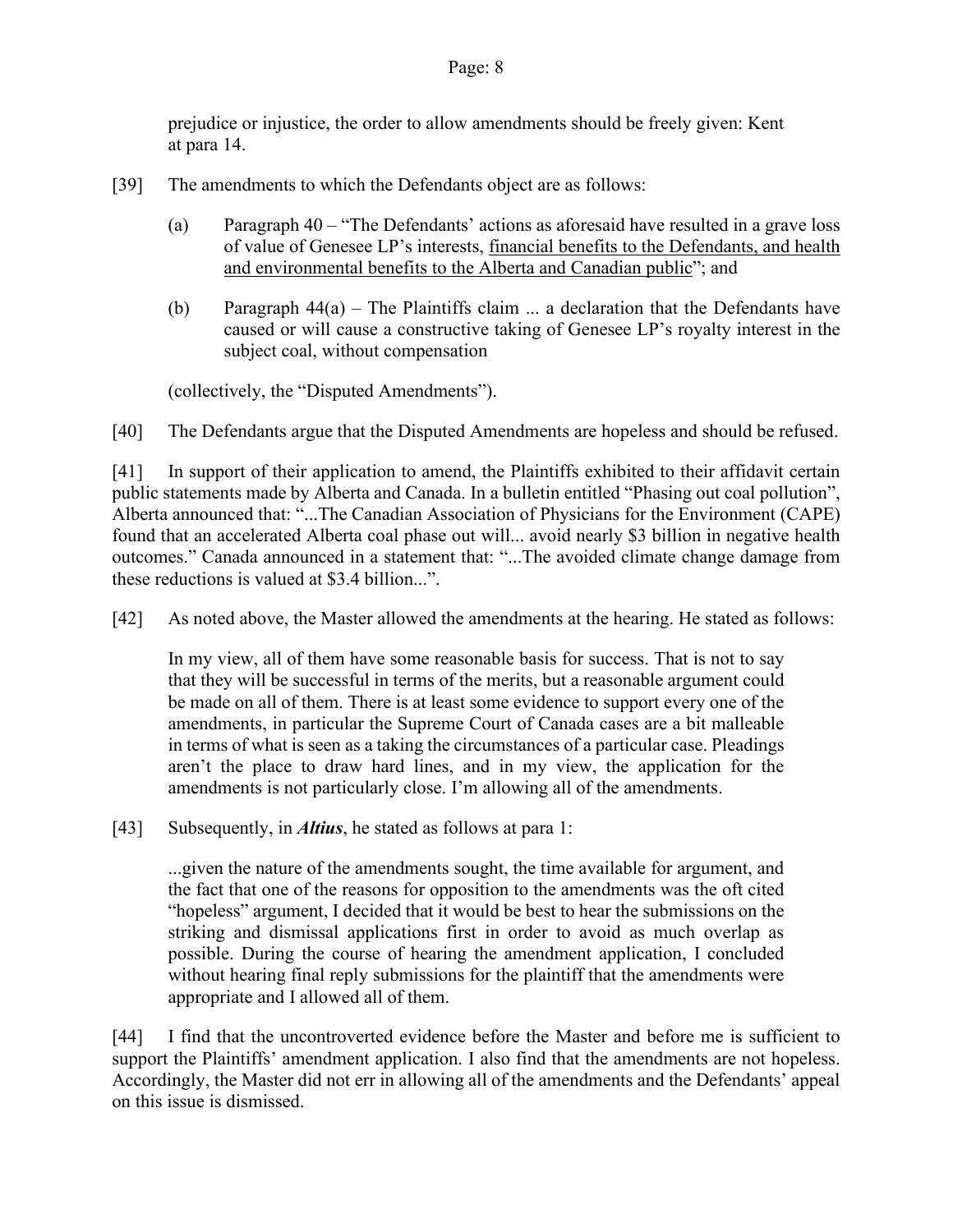#### **B. Did the Master err in refusing to strike the Amended Statement of Claim?**

[45] Rule 3.68 gives the Court discretionary authority to strike claims that have no reasonable prospect of success; see, for example, *Rvachew v Alberta Transportation*, 2021 ABQB 665 at para 14 and *PricewaterhouseCoopers Inc v Perpetual Energy Inc*, 2021 ABCA 16 at para 68, leave to appeal to SCC ref'd [2021] SCCA No 79.

[46] The onus is on the Defendants and no evidence may be submitted on an application to strike: *Rule* 3.68(1)(a), (2)(b) and (3). The facts pleaded are presumed to be true: *Ernst v Alberta (Energy Resources Conservation Board)*, 2014 ABCA 285.

[47] Subsequent to the oral hearing before me, counsel for the Plaintiffs brought my attention to *Northern Cross (Yukon) Ltd v Yukon (Energy, Mines and Resources),* 2021 YKCA 6. In that case, the Yukon Court of Appeal upheld a chambers judge's decision dismissing the government's application to strike claims for *de facto* expropriation. The lower court reviewed the relevant cases setting out the test to strike pleadings and for finding *de facto* expropriation.

[48] The Defendants argue that the Master should have struck the Plaintiffs' claim on the grounds that:

- (a) the taking claim has no reasonable prospect of success; and
- (b) even if there is a cause of action, it is premature.

[49] At para 18 of *Altius*, the Master refused to strike the Plaintiffs' claim:

I start by saying that I do not think that it would be appropriate to deal with these applications in a Rule 3.68 striking context. They are very fact driven and hundreds of pages of evidence were introduced and relied upon by all of the parties. The amendment application was found not to be hopeless. If the applications are to succeed, they will need to do so on a summary judgment basis.

[50] Having found, as did the Master, that the Disputed Amendments were appropriate, I find that the Defendants have failed to establish that the Plaintiffs' claim for *de facto* expropriation has no reasonable prospect of success. The facts set out in the pleadings as amended are sufficient to resist the Defendants' striking application.

[51] In respect of the Defendants' argument that the claim is premature, the Master stated at paras 23-25 of *Altius*:

There was much argument about whether that provision was truly declaratory or not. In my view, and based upon the authorities, it is declaratory and not premature and it is capable of a present adjudication on existing facts.

For example, one of the cases relied upon by Canada and Alberta to argue that the matter was not properly declaratory was the decision of Hall, J. in *British Columbia (Attorney General) v. Alberta (Attorney General)*, 2019 ABQB 550 (Alta. Q.B.). That was a case considering legislation which had not yet been proclaimed in force.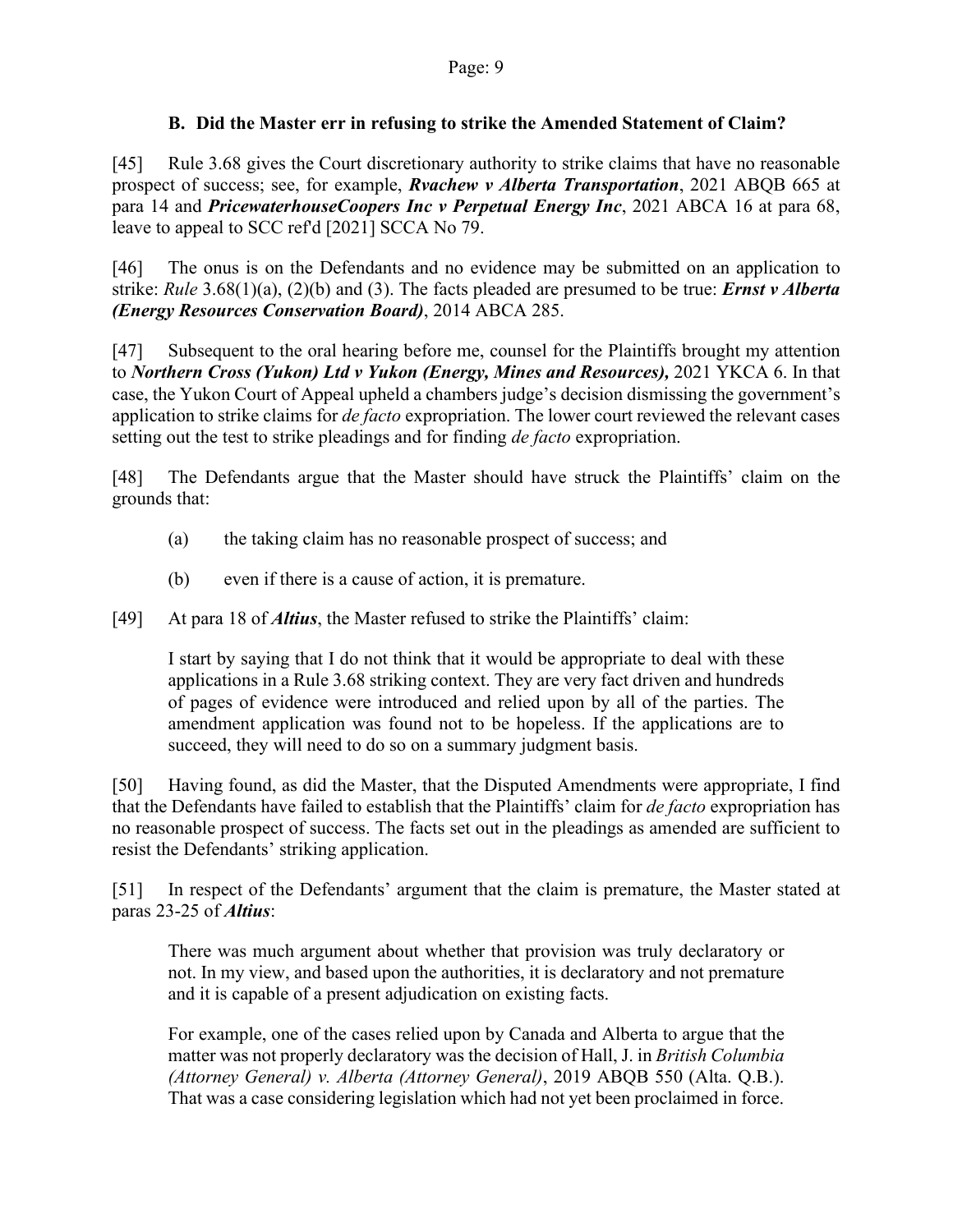Not surprisingly, that type of question was found to be hypothetical and not declaratory. Here, the Court is being asked to consider regulations that are in force based upon facts that have occurred.

In my view, parties who are affected by the regulation who feel aggrieved are entitled to an answer now as to whether the regulation amounts to a "taking" or not. I am satisfied that the action is not premature. It serves no useful purpose for anyone to wait until 2030 to commence litigation, as was suggested by Canada and Alberta in their argument. Present rights are affected. At the very least, the present value of the plaintiffs' future royalty stream is clearly affected in ways that can be adjudicated upon (with the possible assistance of expert evidence).

[52] I agree with the Master that the action is not premature. Although coal is still being mined and sold to the operators of the Plant, the Plaintiffs argue that the present value of their future royalty stream has been reduced. I am not satisfied that this claim has no reasonable prospect of success as required under *Rule* 3.68.

[53] Therefore, I find that the Master did not err in dismissing the application to strike and the Defendants' cross-appeal on this issue is also dismissed.

# **C. Did the Master err in granting summary dismissal of the Plaintiffs' claim for** *de facto* **expropriation?**

[54] *Rules* 7.2 to 7.4 govern summary judgment. They provide that a party may apply for summary judgment or dismissal in respect of all or part of a claim if there is no defence or no merit to the claim or if the only real issue is the amount to be awarded.

[55] The Court of Appeal recently described the key principles for summary dismissal as follows in *Perpetual Energy* at para 69:

Summary dismissal is appropriate where the record is sufficiently certain to resolve the dispute on a summary basis, or, in other words, there is no genuine issue requiring a trial. The moving party must establish on a balance of probabilities that there is "no merit" to the claim; the resisting party must put its best foot forward and demonstrate a genuine issue requiring a trial. In the end, the presiding judge must be left with sufficient confidence that the state of the record permits a fair summary disposition: *Weir-Jones Technical Services Inc v Purolator Courier Ltd*, 2019 ABCA 49 at para. 47, 86 Alta LR (6th) 240.

[56] As the moving parties, Canada and Alberta have the onus of proving on a balance of probabilities that there is no merit to the Plaintiffs' claim. If they meet this burden, then the Plaintiffs must put their best foot forward and demonstrate from the record that there is a genuine issue requiring a trial. In their brief, the Plaintiffs cite *Weir-Jones* and assert that such an issue can arise when:

(a) there is a dispute on "material facts" such that the Court cannot make the necessary factual findings;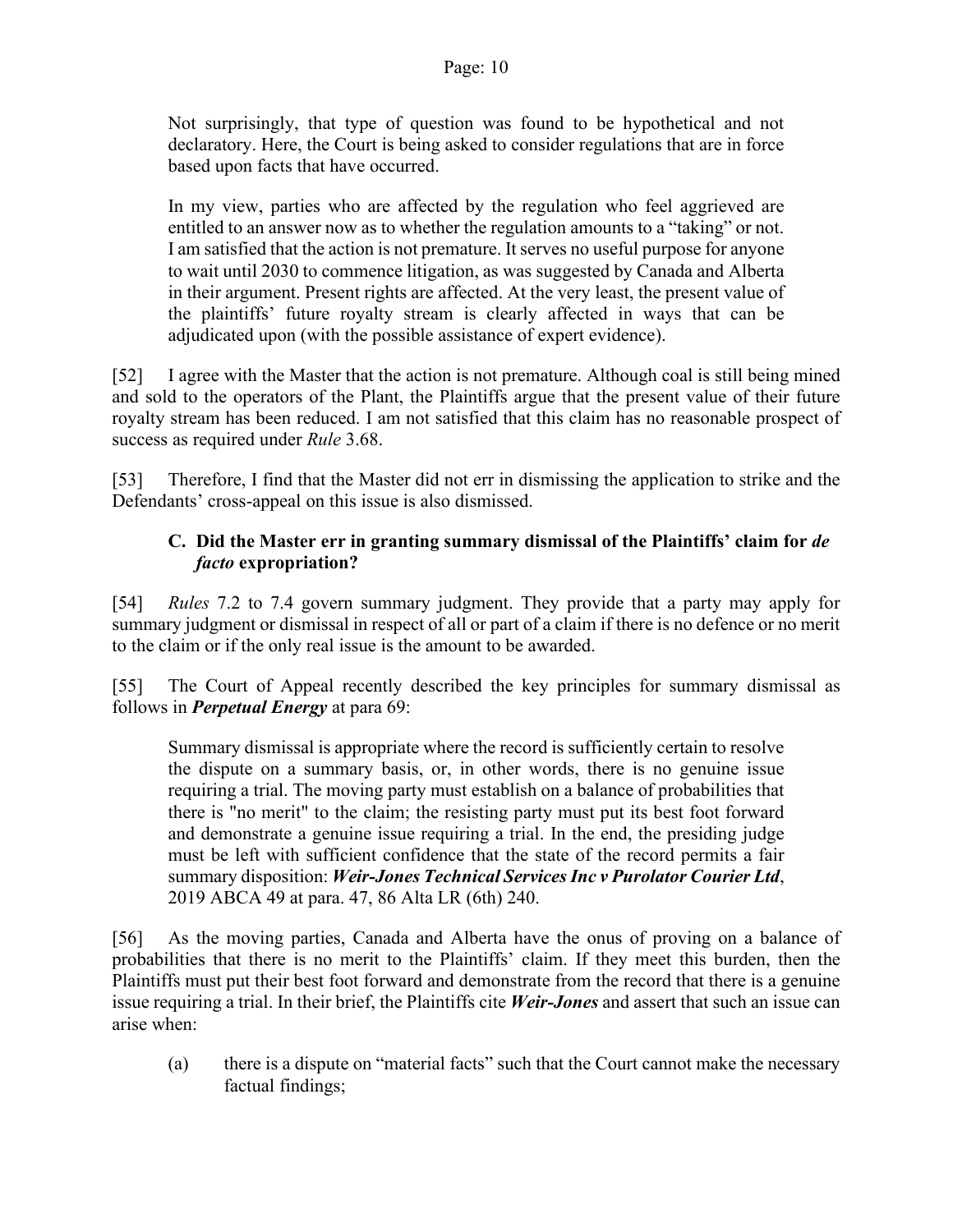- (b) there are otherwise "gaps or uncertainties" in the facts or the law; or
- (c) the law is sufficiently "unsettled or complex" that it is not possible to apply it to the facts.

[57] The Plaintiffs' claim is for *de facto* expropriation. They allege that the Defendants have taken or effectively taken from them their property interest in the coal by virtue of their actions that will result in the Plaintiffs no longer receiving royalty payments for the supply of coal from the Mine to the Plant after 2030.

[58] The Master granted summary dismissal of the Plaintiffs' claim, saying at para 47 of *Altius*:

The record is sufficiently complete in this case for a fair and just determination. For all of the foregoing reasons, the applications of Canada and Alberta are allowed. They have proven their entitlement to dismissals on the requisite balance of probabilities. The action of the plaintiffs is summarily dismissed against both of them. The environmental regulation by Canada was not a "taking". The actions of Alberta raised in the pleadings, including but not limited to entering into an "off coal" agreement compensating the power plant and other persons affected by the eventual loss of the plant do not amount to takings or actionable wrongs and do not create a cause of action in favour of the plaintiffs. Without a legal cause of action against either defendant, the action is dismissed.

[59] The Supreme Court of Canada has addressed the issue of *de facto* expropriation in a number of cases: *Manitoba Fisheries Limited v The Queen*, [1979] 1 SCR 101; *R v Tener*, [1985] 1 SCR 533; and *Canadian Pacific Railway v Vancouver (City)*, 2006 SCC 5 ("*CPR*"). The Supreme Court recently heard argument on this issue again in the appeal of *Annapolis Group Inc v Halifax Regional Municipality*, 2021 NSCA 3 and reserved its decision on February 16, 2022. Naturally, that decision was not considered by the Master. I am satisfied that it is appropriate for me to render my decision, notwithstanding the pending judgment of the Supreme Court of Canada; see *Reddock v Canada (Attorney General)*, 2019 ONSC 3196.

[60] In *CPR* at para 30, the Supreme Court held that two requirements must be met for a finding of a *de facto* taking requiring compensation at common law: 1) an acquisition of a beneficial interest in the property or flowing from it; and 2) removal of all reasonable uses of the property.

[61] The Plaintiffs argue in their brief that the first branch of the *CPR* test is met because the Defendants "will acquire a beneficial interest in the coal related to the royalty interest from their actions to phase out coal power by 2030." They offer the following explanation of their position:

- (a) A freehold estate ultimately derives from a Crown grant, and here the royalty interest held by Genesee LP is in freehold coal currently granted to [PRML].
- (b) However, when coal-fired electrical generation at the [Plant] ceases the subject coal will no longer be mined and the Crown will effectively recover its grant of freehold interest in the coal.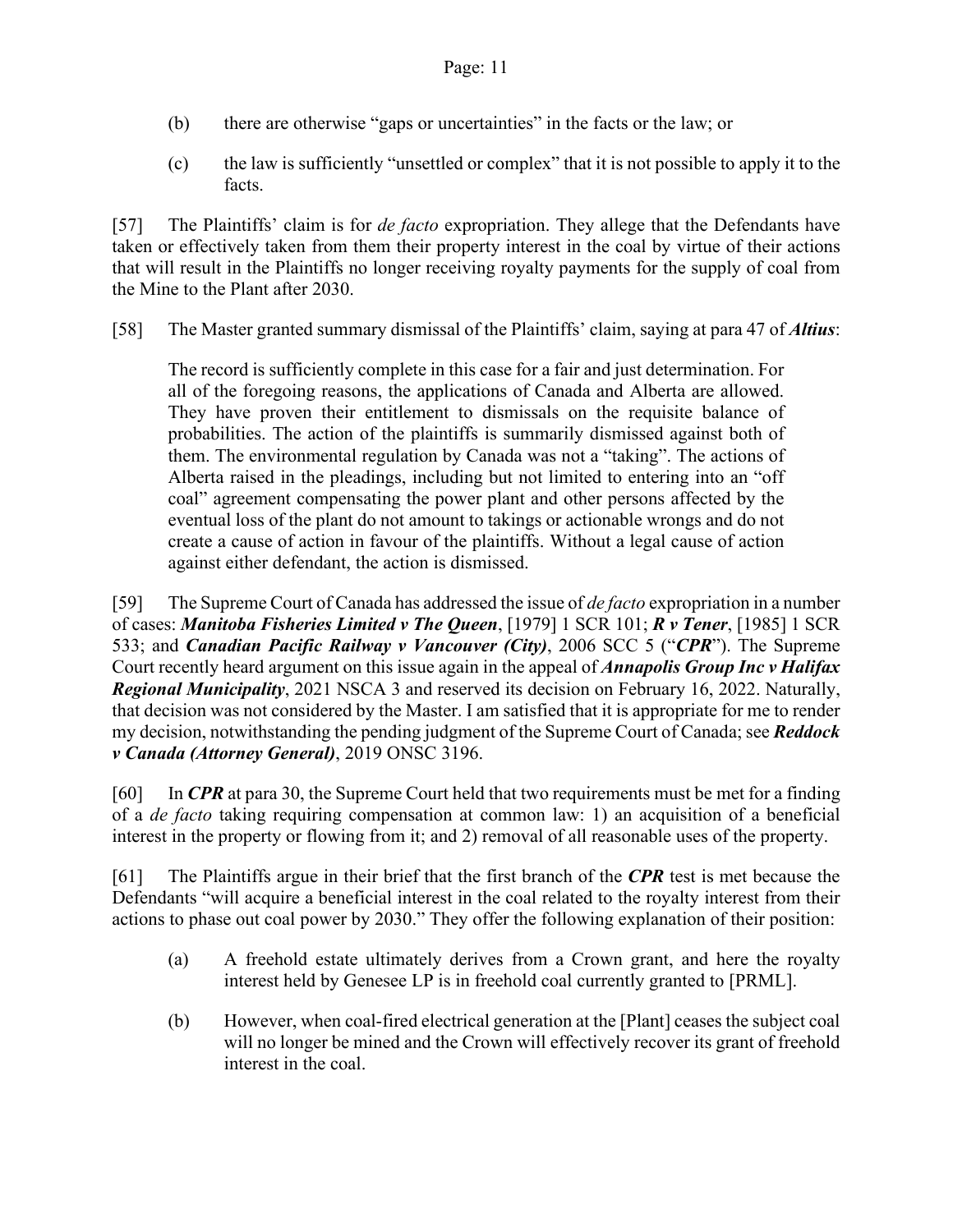(c) While legal title to the coal will nominally remain with [PRML], the Crown will acquire a beneficial interest in the form of a right to the coal being kept in its natural state.

[62] I do not accept this argument. There is no evidence before me that the Defendants will in some way "recover" a freehold interest in the coal. Neither is there any evidence that the Defendants have an "interest" in maintaining the coal in its "natural" state. The Defendants' interest, as manifested in the Paris Agreement and the revised regulatory scheme that followed, is in reducing Canada's production of GHG.

[63] The Plaintiffs draw an analogy to *Lynch v City of St John's*, 2016 NLCA 35. The Court in that case held that, by precluding development of the plaintiff's land beyond its natural condition, the City had acquired a beneficial interest in that land consisting of the right to a continuous flow of uncontaminated groundwater.

[64] I do not find this analogy persuasive. To the extent that the City in that case acquired some kind of water rights, that may come closer to the necessary beneficial interest than is at issue here. There is nothing in the record that satisfies me that the Defendants have acquired or will acquire some analogous right that might constitute a beneficial interest.

[65] The Plaintiffs also argue that, notwithstanding the wording in *CPR*, the first branch of the test may be satisfied without the Defendants acquiring a "beneficial interest" in the coal. They assert that it is sufficient if a general or intangible benefit accrues to the state or public. They cite several cases in support of their position.

[66] In *Kalmring v Alberta*, 2020 ABQB 81, required drivers' licence road testing to be conducted by government employees, effectively putting provincially-licensed private examiners out of business. A group of those examiners brought a claim for unlawful taking; the Crown brought an application to strike. Master Mason refused to strike the claim, saying at para 75:

That is a matter of evidence, which is not before the Court on this striking application. The government may generate revenue in providing the services itself, or perhaps it provides a subsidized service to its constituents. In view of the case law, either could arguably be characterized as the acquisition of an intangible benefit by the Crown.

[67] In my view, this case is distinguishable. I note the reference to the possibility of the government generating revenue from the examinations. While that "benefit" may not have been sufficient to withstand an application for summary dismissal, the application before Master Mason was to strike the claim and I do not find it surprising that she declined to do so.

[68] The Plaintiffs also cite *Compliance Coal Corporation v British Columbia*, 2020 BCSC 621. There, the Court was satisfied at para 96 that the first branch of the *CPR* test was satisfied where eliminating mining "enhanced the value of surface lots owned by BC". The Court stated that this was "arguably equivalent to the benefit gained by the Province in *Tener* and *Casamiro*".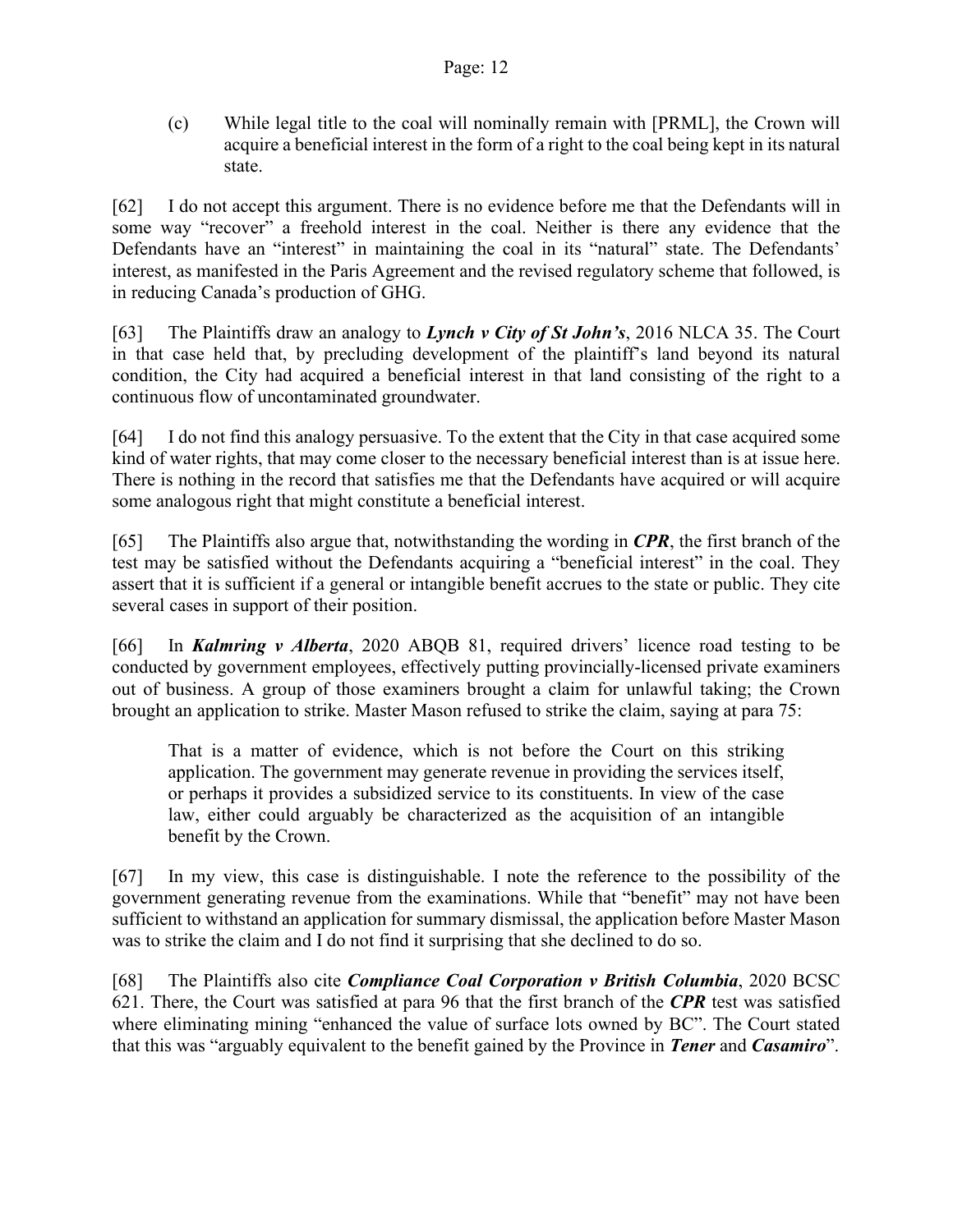[69] With respect to the Court in *Compliance*, this still appears to me to overlook the distinction between a *benefit* and a *beneficial interest*. Further, as this is a British Columbia decision, I am not bound by it. I am bound by the Supreme Court of Canada.

[70] The Plaintiffs, however, argue that there is Supreme Court authority in support of their position. They rely in particular on *Tener* and they observe that the Court in *CPR* did not overturn either *Manitoba Fisheries* or *Tener*.

[71] On that basis, the Plaintiffs assert in their brief that "Whether the [Defendants] have acquired a 'beneficial interest' in the property is irrelevant to determining whether the [Plaintiffs] are entitled to compensation under *Tener*." They assert that "a taking may occur at common law absent any property rights flowing to the public authority" and they "dispute the requirement of a beneficial interest imposed by the Supreme Court of Canada in [*CPR*]."

[72] In support of their position, the Plaintiffs cite a number of cases, including *Tener*, *Manitoba Fisheries*, *Casamiro Resource Corp v British Columbia* (1990), 43 LCR 246 (BCSC), aff'd (1991), 55 BCLR (2d) 346 (CA), *Rock Resources Inc v British Columbia*, 2003 BCCA 324 and *Alberta (Minister of Public Works, Supply and Services) v Nilsson*, 1999 ABQB 440, aff'd 2002 ABCA 283, leave to appeal refused [2003] SCCA No 35. Based on these cases, the Plaintiffs argue that it is "sufficient if the impugned government actions result in a general benefit to the public." This type of benefit, they contend, is demonstrated by the Defendants' own statements, quoted above, in respect of health and environmental benefits.

[73] Further, the Plaintiffs argue that not even an intangible "benefit" is required. They rely on "The Constructive Taking at the Supreme Court of Canada: Once More, Without Feeling", (2007) 40:1 UBC Law Review, an academic article published by then-Professor Russell Brown, now of the Supreme Court of Canada (the "Brown Article").

[74] The Plaintiffs point out that now-Justice Brown observed in the Brown Article that none of *Casamiro*, *Rock Resources* or *Nilsson* was considered in *CPR*. They cite the following statements from the Brown Article at 328 and 333-4:

...was the correct statement of law, that even a constructive takin requires both a landowner's loss and a public authority's gain, considered by the Court to be so obvious as to merit no explanation or accounting for those authorities? Or, alternatively, does it reveal the simple failure by the Court to appreciate that it had stumbled upon an issue of some dispute, as signified by the bifurcated jurisprudence?

...

When, therefore, McLachlin C.J. held that there was no constructive taking because "[t]he City has gained nothing more than some assurance that the land will be used or developed in accordance with its vision", she, with respect, missed the point of the constructive taking. While an "assurance", as the Chief Justice noted, falls short of being "the sort of benefit" that might support a finding of a *de jure* taking, no such benefit is required to demonstrate a constructive taking. The point is not that the public authority has acquired a benefit, but rather that the scope of the property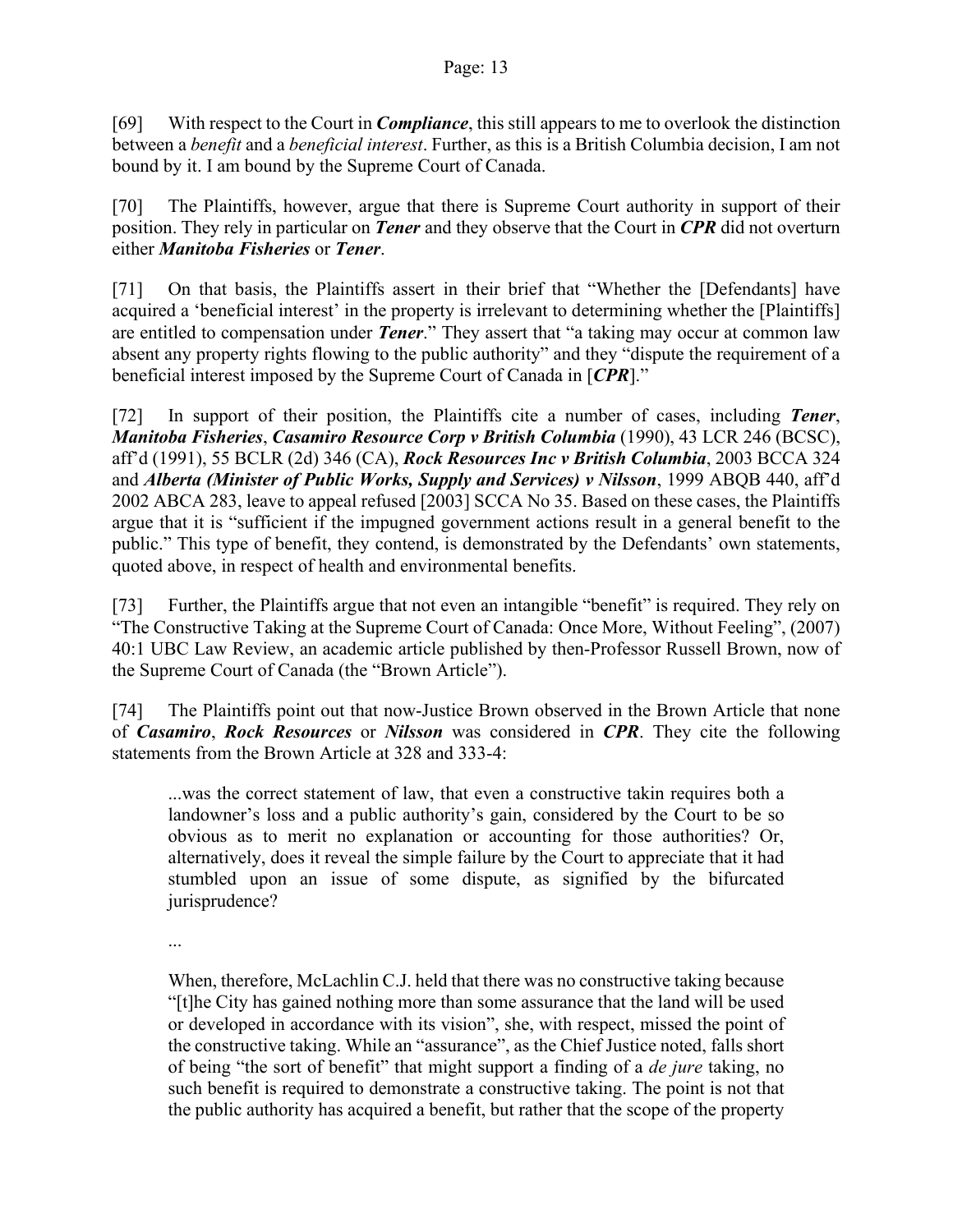#### Page: 14

owner's loss is such that we can say that the public authority's action *effectively* acquired a benefit, or was tantamount to having acquired a benefit. [Emphasis in original.]

[75] The Plaintiffs state in their brief that "Like the Brown Article, the [Plaintiffs] advocate for a test which focuses solely on whether the impugned government actions have removed all reasonable uses of the property, and submit that insofar as a benefit is required then a general benefit to the state or the public suffices."

[76] All of this makes for a very interesting debate and it is to be hoped that the Supreme Court of Canada will resolve the controversy with its upcoming decision in *Annapolis*. None of it, however, alters the fact that *CPR* is the most recent Supreme Court of Canada authority on this issue and it expressly imposes the requirement that the public authority acquire a beneficial interest. While I can appreciate the Plaintiffs' point, I must apply the law as it is, not as it once was or may be in the future.

- [77] Applying the principles of *Weir-Jones* to this case I find that:
	- (a) The state of the record and the issues allow me to resolve the dispute fairly on a summary basis, as there are few, if any, uncertainties as to the facts.
	- (b) The Defendants have proven on a balance of probabilities that there is no merit to the Plaintiffs' claim. The first requirement of the test for *de facto* expropriation has not been and cannot be made out as there has not been an acquisition of a beneficial interest in property or flowing from it.
	- (c) The Plaintiffs have not demonstrated that there is a genuine issue requiring a trial in respect of this issue.
	- (d) The state of the evidentiary record gives me confidence that summary dismissal is an appropriate disposition in the circumstances.

[78] In respect of the second branch of the test for *de facto* expropriation, the Plaintiffs argued forcefully that the Defendants' actions removed all reasonable uses of their property, being the royalty interest.

[79] However, even if the Plaintiffs are correct in their assertion that their royalty interest has been "effectively sterilized", that is sufficient to satisfy only the second branch of the test articulated in *CPR*. The first branch, in my view, remains an insurmountable obstacle.

[80] Accordingly, the Plaintiffs' appeal of the Master's decision to grant summary dismissal is dismissed.

## **V. Conclusion**

[81] In the result, the appeal and cross-appeals are dismissed.